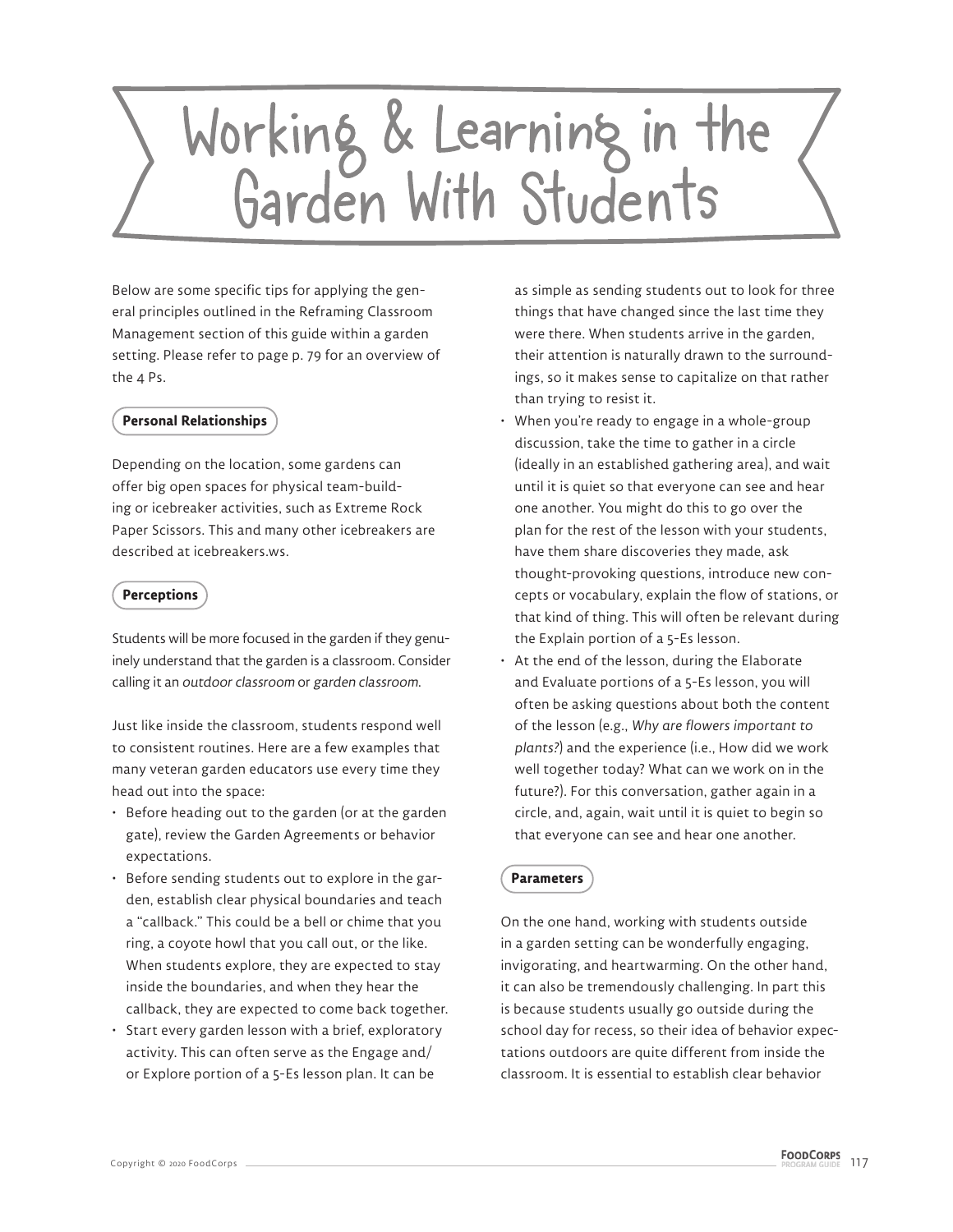expectations with students for their garden or outdoor classroom, which is different from the indoor classroom but also different from the playground.

When you first meet your students, we recommend establishing a set of behavior expectations for the garden. When students are part of the process of establishing these expectations, they are more likely to understand and uphold them. See the "Developing Group Agreements" section of this guide for strategies on establishing behavior expectations together.

The following is a set of behavior expectations commonly used in school gardens:

- Respect the plants, the animals, the nonliving things, and the people in the garden.
- Ask before using any tool or picking anything.
- Walk on the pathways in the garden.

In addition, if relevant, you and your students can create specific expectations for using garden tools, such as the following:

- Use tools for their intended purpose only.
- Keep the sharp end below the knee.
- Walk with tools.
- Always put tools away when finished.

If you post a list of your Garden Agreements prominently, then all students, teachers, volunteers, and visitors to the garden can see them and review them regularly.

### **Participation**

As with any activity, your garden lessons will be more engaging and less chaotic if everyone has a meaningful way to contribute and participate. We often engage in "inefficiency by design." For example, a home gardener would never water her garden by filling a little yogurt container at the kitchen sink, walking outside to pour it onto a plant, and then returning to the sink to refill her cup. That would be incredibly inefficient! If you have thirty little students, however, all eager to help water, this is a great way to give everyone a chance to get involved. These are other similar examples: Preparing the soil in a

garden bed with a whole class of students by using trowels instead of large spades and rakes or delivering compost by small buckets instead of using a wheelbarrow.

In addition, service members can use a variety of creative strategies to make their class sizes more manageable in the garden, including bringing in additional adults, using small-group cooperative learning, and rotating activity stations.

Many service members manage class time in the school garden by increasing the adult-to-student ratio. Enlist the support of the classroom teacher during your garden lessons. In addition, if possible, ask a volunteer who is trained and comfortable working with students to help regularly. While the classroom teacher and/ or volunteers help manage gardening activities, such as weeding or watering with part of the class, you can present a more complex garden lesson or activity with another, smaller group, and then invite students to rotate through the stations. In addition to supervising garden tasks, classroom teachers and volunteers are often easily able, with minimal prep, to jump into reading a story aloud or supervising scavenger hunts or observation activities, so these all make good station rotations for small groups.

Small-group cooperative learning and station rotations are especially effective in the school garden setting. For example, in the fourth grade Garden Grids FoodCorps lesson, there are three groups working simultaneously: one is planning a square foot garden on a worksheet, one is planting a square foot garden, and one is working on a garden chore such as weeding.

# **Providing for Students' Physical Comfort**

Students will have an easier time focusing on lessons and garden tasks if they are not distracted by physical discomforts. For instance, it will be much easier for them to look at you and listen to you if you stand so that the sun is in your eyes, not theirs. This means that, when you circle up, you should be looking into the sun to ensure that the students